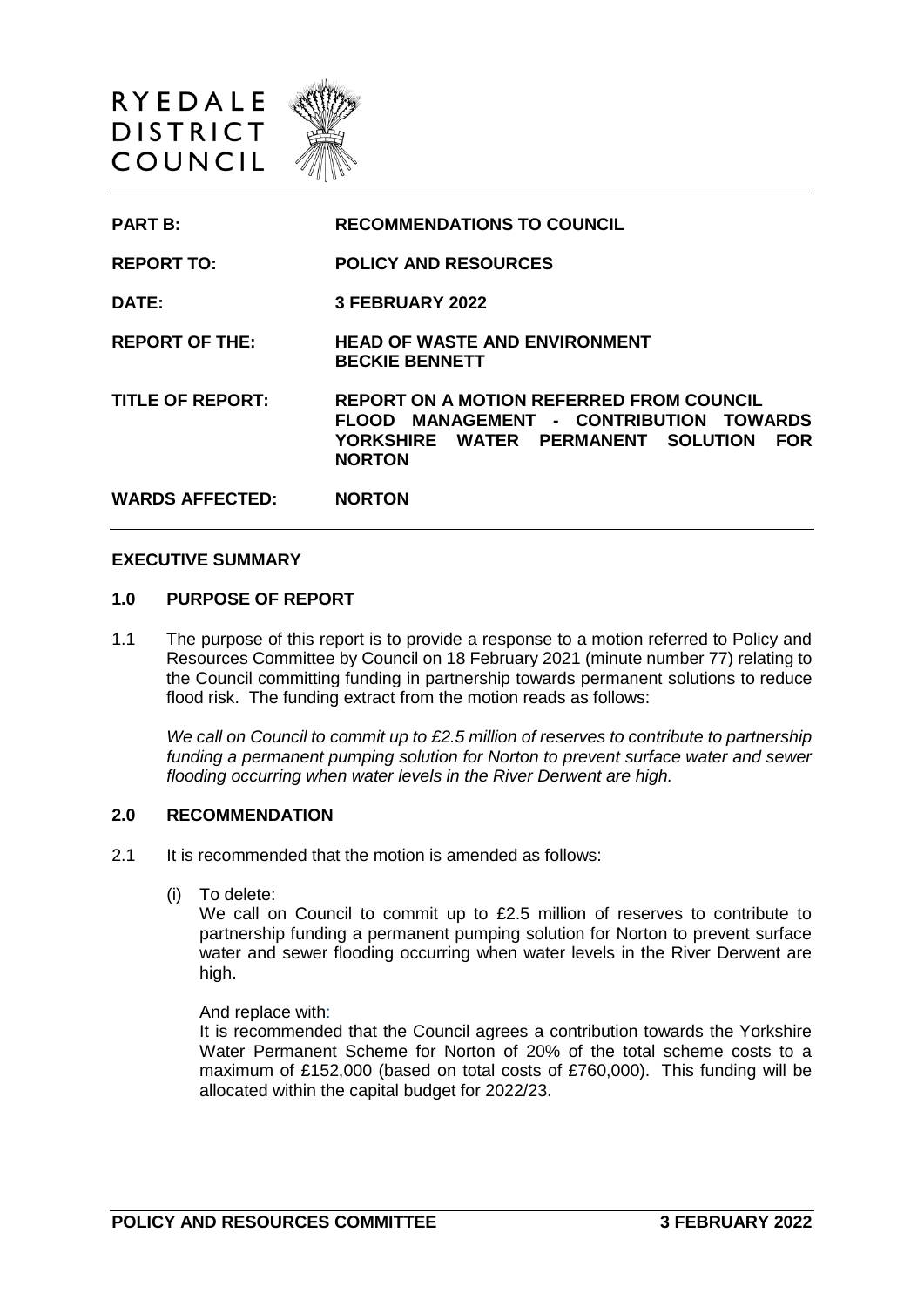### **3.0 REASON FOR RECOMMENDATION**

3.1 To enable the Council to support a permanent solution being delivered by Yorkshire Water for the community of Norton which mitigates against flood risk affecting 517 properties which is a recommendation agreed at the Flood Management Working Party on 9 December 2021.

## **4.0 SIGNIFICANT RISKS**

- 4.1 There is a risk that Yorkshire Water do not progress with the implementation of a permanent solution for Norton if there is a funding shortfall and a financial contribution from the Council will seek to mitigate this risk.
- 4.2 There are no significant risks in considering the recommendation although without permanent solutions 517 properties in Norton are at risk of recurring flooding impacts and investing in reducing flood risk will save money for the Council and partners in the long term.

# **5.0 POLICY CONTEXT AND CONSULTATION**

5.1 The recommendations support the Council Plan priorities Our Environment – a sustainable, safe and clean place to live; to reduce flooding risk by investing in flood alleviation measures and working with partners to provide an emergency response.

## **REPORT**

## **6.0 REPORT DETAILS**

6.1 A motion to Council on 18 February 2021 (Minute 77) was referred to Policy and Resources Committee under Council Procedure Rule 11.4, which was referred to the Flood Management Working Party on 29 June 2021:

*Major flood defences in Malton, Norton and Old Malton protect hundreds of properties adjacent to the River Derwent, but in January 2021 Norton on Derwent has yet again been affected by serious and significant flooding.*

*In 2000 this Council agreed to abandon badly needed major improvements to permanent flood protection for Norton when agreeing to NYCC plans to protect Malton and Old Malton. Recent events illustrate that this was an unsound decision.*

*We call on Council to commit up to £2.5 million of reserves to contribute to partnership funding a permanent pumping solution for Norton to prevent surface water and sewer flooding occurring when water levels in the River Derwent are high.* 

*The ARUP report of 2015 identified and costed the work required to protect homes and businesses in Norton and must now need to be acted on.*

*We further call on Council to request that officers enter into immediate talks with Yorkshire Water, the Environment Agency and NYCC to seek funding contributions towards the scheme that will be required to build a permanent pumping solution.* 

*Following recent events in Norton, when flood waters were only kept out of homes and businesses by 24/7 pumping, and property was yet again surrounded by raw sewage – this matter to be considered urgent and requiring immediate action.*